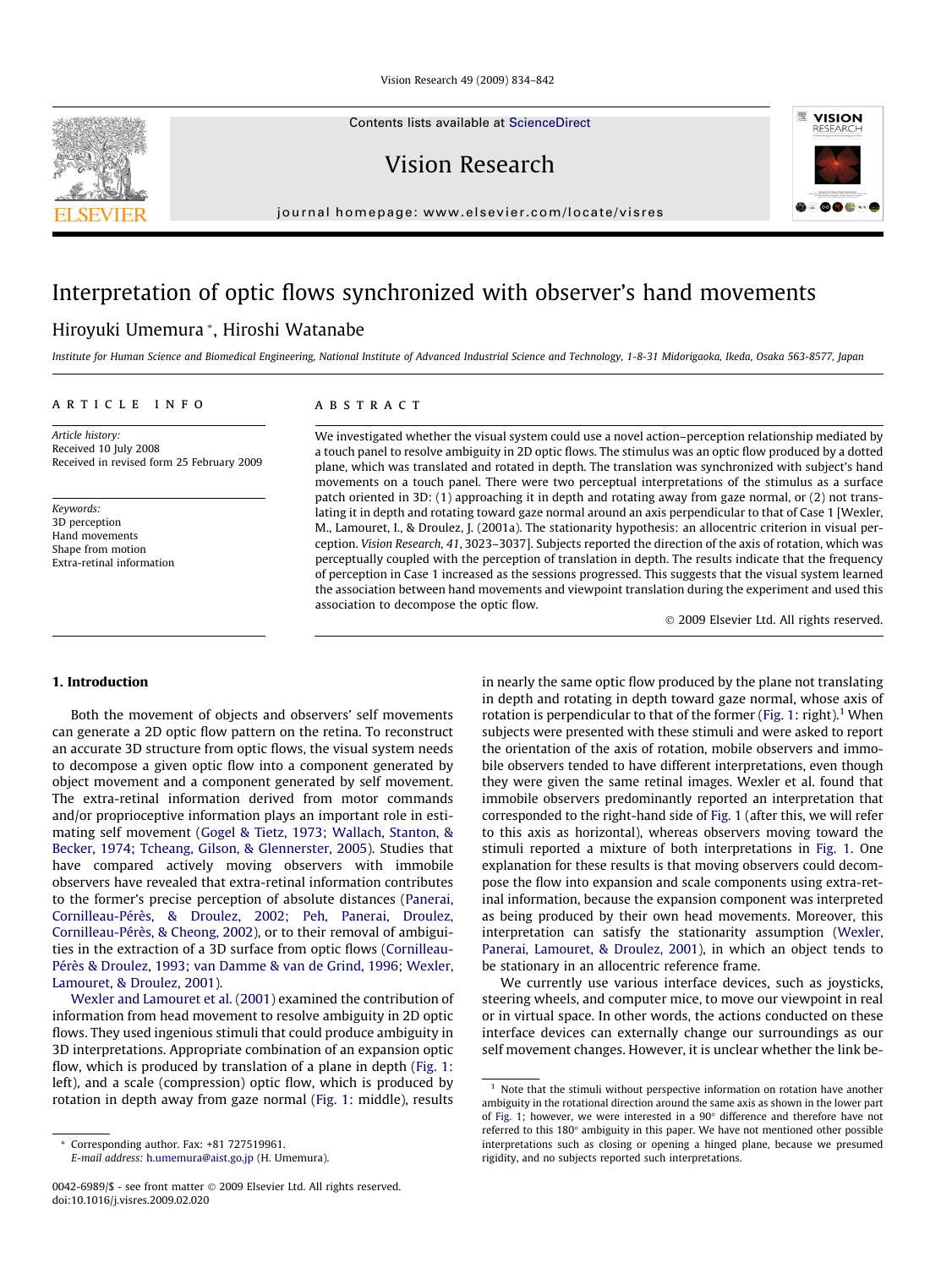<span id="page-1-0"></span>

Fig. 1. An ambiguous 2D optic flow produced by rotating plane that can have different 3D interpretations as used by [Wexler and Lamouret et al. \(2001\)](#page-8-0) and in the present experiment. Appropriate combinations of an expansion optic flow (left) and a scale optic flow (middle) result in nearly the same optic flow produced only by a rotation in depth whose rotation axis is perpendicular to that of the former (right). Corresponding movement in 3D is given in the lower. Because stimuli without perspective information concerning rotation have another ambiguity on rotational direction around the same axis, both these interpretations are given in this figure. We, however, were interested in a 90° difference and therefore did not refer to this ambiguity in this paper.

tween action and perception mediated by these interface devices can have an effect on 3D perceptual processes. The main aim of this study was to examine this problem using a touch panel to translate the viewpoint in simulated 3D space and stimuli nearly identical to those used by [Wexler and Panerai et al. \(2001\)](#page-8-0). If the extra-retinal information from hand movements on touch panel devices can have an effect on the 3D perceptual process, we can expect to observe the effect of action on the interpretation of 2D optic flows, which have been observed in previous studies.

We assumed three cases for our experiment with regard to the information from hand movements on a touch panel contributing to 3D perception. The first was where the visual system could use information from actions just as it used information from head movements. Here, we expected that subjects would perceive rotation around the vertical axis when they moved the stimulus toward them (their viewpoint approached the stimulus) by their action. This was because the extra-retinal information from their hand movements could be used to decompose the optic flow into an expansion component, which corresponded to translation in depth, and a scale component, which corresponded to rotation (Fig. 2). The second case was where the information from actions on a touch panel was ineffective to 3D perception. Actions on touch panel would be ineffective if the 3D perceptual processes were only affected by specific action–perception relationships. For example, the action–perception relationship might require extensive experience, or might be established when an action directly translates one's eye position. A mixed interpretation would be obtained in this case of a rotating plane around the horizontal and vertical axes. The third case was where the link between hand movements and translation of the viewpoint was gradually formed during the experiment. Here, we expected that the frequency of perceiving rotation around the vertical axis when subjects moved the stimulus toward them would increase as the experiment progressed. Recent studies have suggested that a short period of visuo-haptic training is adequate to modify 3D visual processing ([Atkins, Fiser, & Jacobs, 2001; Atkins, Jacobs, & Knill, 2003; Ernst,](#page-8-0) [Banks, & Bülthoff, 2000; Ernst & Banks, 2002\)](#page-8-0). Furthermore, [Adams,](#page-8-0) [Graf, and Ernst \(2004\)](#page-8-0) pointed out that the assumption that light



Fig. 2. Two possible interpretations of the optic flow. Upper: a case in which the internal link between hand movement and depth movement are used to decompose the optic flow into expansion and scale components and lower: a case in which the link was not used.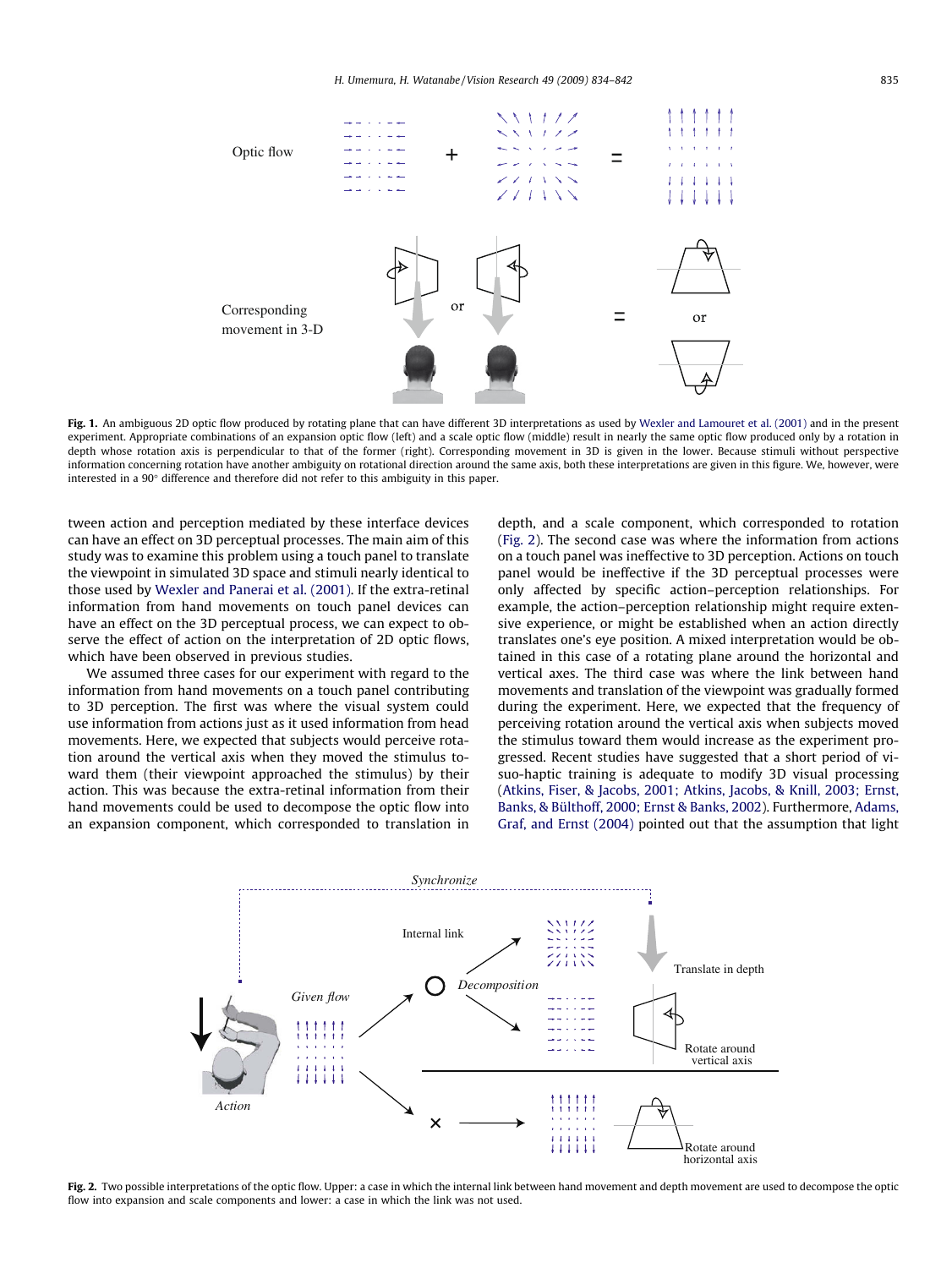<span id="page-2-0"></span>comes from above can be modified after visual haptic training, although the assumption is considered to be hard-wired. We prepared training sessions as these previous studies had done, during which we expected the visual system to establish links between actions and perceptions.

A textured ground, on which the stimulus dotted plane was fixed, was displayed in half the trials in our experiment. The frequency of perception of rotation around the vertical axis should increase in these trials because the presence of the ground plane supports the perception of viewpoint translation in depth. By comparing this ''ground-on" condition with a ''ground-off" condition, in which the ground is absent, we can observe whether or not the change in the perceived axis during the experiment is purely due to information about an established link between hand movements and viewpoint translation, and not due to other factors such as smoother hand movements acquired during the course of the experiment.

We also examined whether the subjects could establish an association between hand movements and perception and use information about novel action–perception associations to decompose optic flows even when the correspondence between the direction of hand movements and the direction of viewpoint translation was less intuitive. To find out, we divided our subjects into two groups: a forward-and-back and a left-and-right group. The forward-and-back hand movements of the first group were associated with the translation of their viewpoint synchronously in depth, while the left-and-right-hand movement of the second group were associated with the translation of their viewpoint synchronously in depth.

# 2. Methods

All subjects underwent three types of test sessions and training sessions in the order shown in Fig. 3. In the first to fourth test sessions, subjects moved the stimulus with their hand movements, and were asked to identify the orientation of the axis of rotation. Two other types of test sessions, i.e., an auto-test and a reversedtest session were prepared to confirm our findings. Subjects in the training sessions engaged in a task in which they repeatedly experienced the same novel action–perception relationship as in the test sessions.

#### 2.1. Apparatus

The stimuli were presented on a 21-in. CRT monitor (Sony GDM-F520). The spatial resolution of the monitor was 1600  $\times$ 1200 dots and its refresh rate was 60 Hz. The monitor was positioned 90 cm from the subjects. All viewing was monocular and observers wore an eye patch over their unused eye. The touch panel (Logitec, LTP-17UBK) was 33 cm high and 27 cm wide. Its spatial resolution was 0.63  $\times$  0.63 mm. Subjects used a pen-sized plastic stylus to touch the panel. We measured the temporal lag



Fig. 3. The order for the experimental sessions.

between the movement on the touch panel and an image displayed by a video camera, and this was 65 ms. The experimental program was developed using OpenGL on a Windows PC. [Fig. 4](#page-3-0) has an overview of the experimental setting.

# 2.2. Stimulus

The stimulus was composed of a slanted dotted plane and a textured ground plane in the ground-on condition. The slanted plane was comprised of 100 white dots that were densely distributed near the center and that gradually thinned the further they were away from the center ([Fig. 5](#page-3-0)). This uneven distribution characterized by relatively few dots near the boundaries succeeded in giving the stimulus an irregular shape to prevent the subjects from perceiving its inclination on the basis of dot density and aspect ratio.

We represented the simulated 3D space with a left-handed coordinate system. Each subject's eye position was at its origin and his/her gaze accorded with the z axis and x axis was horizontal. The stimulus was translated on the xz plane by viewpoint translation, which was synchronized with the subjects' hand movements with the stylus on the touch panel. A movement of 1 cm on the touch panel corresponded to a translation of the viewpoint of 5 cm in the simulated 3D space.

The dotted plane was initially placed at  $d = 150$  cm, and subjects moved their viewpoint forward-and-back in depth several times before its rotation. Here, d was the simulated depth from the viewpoint to the dotted plane. In this forward-and-back cycle, the d was changed between 90 cm  $< d < 190$  cm. The dotted plane was rotated once during approaching movement (=viewpoint proceeding). The rotation started from 150 cm  $< d < 160$  cm, and rotated and translated 60 cm in depth (i.e., until reaching 90 cm  $<$  d  $<$  100 cm). The initial angle of the dotted plane (the plane became frontal when  $\theta = 0^{\circ}$ ) was 45°, and became 63° after translating 60 cm in depth. The tilt of the dotted plane was randomly determined from  $0^\circ$ ,  $30^\circ$ ,  $60^\circ$ ,  $90^\circ$ ,  $120^\circ$ , or  $150^\circ$  in each trial. This speed of rotation (0.3 $\degree$ /cm) in the simulated 3D depth could produce ambiguity in its interpretation shown in [Fig. 1](#page-1-0). Because the dotted plane was sufficiently small relative to the simulated depth, the dotted plane did not contain perspective information, which should have been produced by the rotation in depth. The average size of the plane at the initial position was approximately  $4.0^\circ$ .

A ground plane was presented in each of the test sessions with the dotted plane in half the trials (ground-on condition). The ground plane was wrapped with a checkerboard texture and was located 45 cm below the center of the stimulus. The dotted plane was fixed on the plane. The subjects moved the ground plane on the display with the dotted plane by using their hand movements. However, the ground plane did not appear in the ground-off condition.

## 2.3. Groups

Subjects were assigned to one of two groups, i.e., either a forward-and-back or a left-and-right group. The subjects in the forward-and-back group moved their hands backward and forward and the viewpoint was synchronously translated in depth, while those in the left-and-right group moved their hand right and left and the viewpoint was synchronously translated in depth. Furthermore, we assigned half the forward-and-back group subjects into a subgroup in which tracing upward (away from the subjects) made the camera advance forward in the 3D space and assigned the other half to a condition in which tracing upward made the camera recede. Making the camera recede by tracing upward could be interpreted as subjects dragging the stimulus directly to the far side. The subjects in the left-and-right group were similarly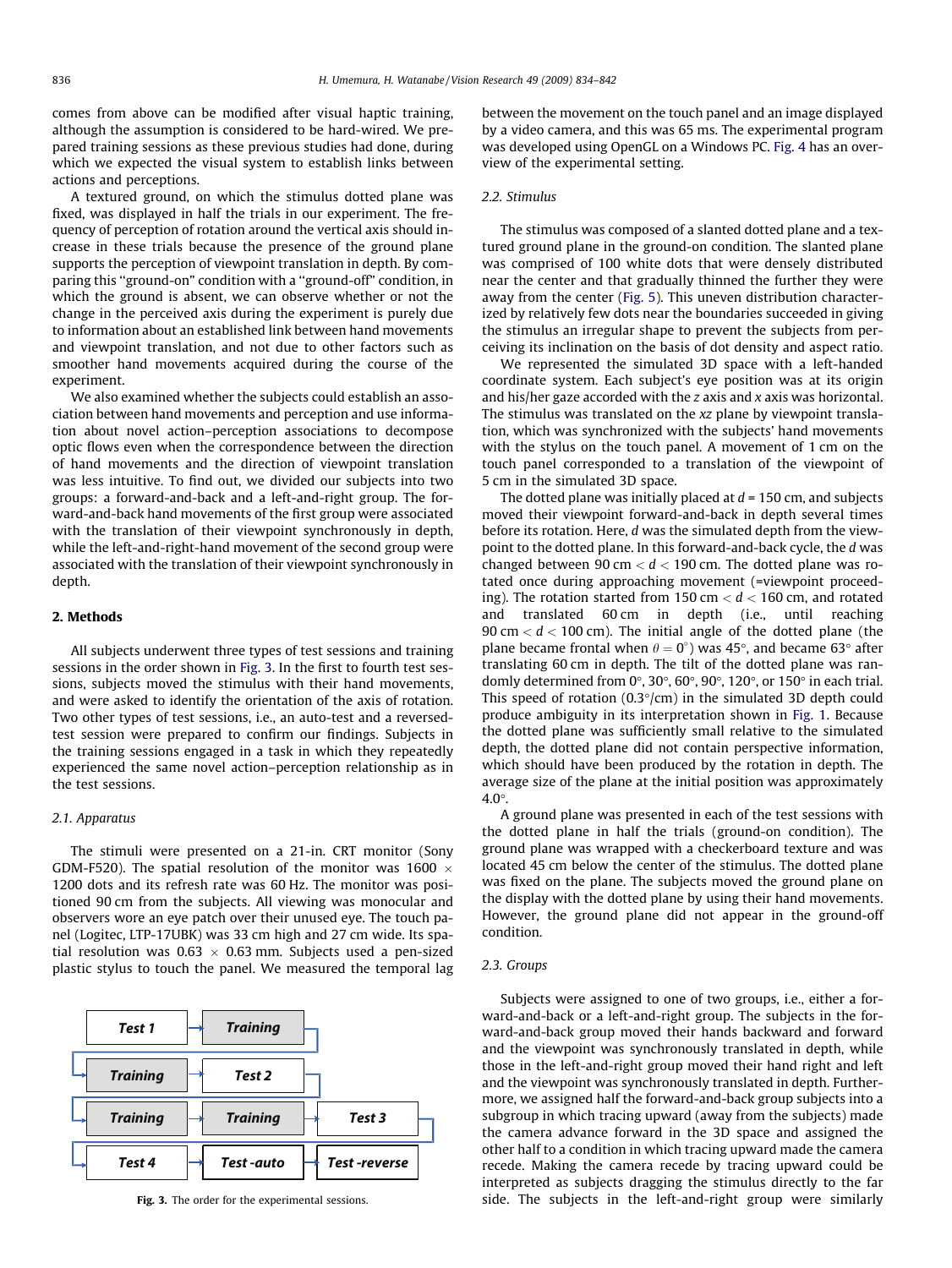<span id="page-3-0"></span>

Fig. 4. Experimental apparatus used in the experiment. Subjects monocularly viewed the display. Stimulus moved on the 3D field as a result of viewpoint translation, which was synchronized with the movement of the stylus by the subjects.



Fig. 5. Clipped image of the center of a stimulus display.

divided and assigned to one of the two subgroups. Hand movement toward the directon of  $90^\circ$  clockwise reltive to the direction of hand movement corresponding to the viewpoint proceeding produced rightward movement of the viewpoint in all the groups.

#### 2.4. Procedure

The experiments were conducted in a dimly lit room. Subjects seated themselves on a chair and placed their heads on a chin rest. The height of the chin rest was adjusted so that the subjects' eye and the center of the stimulus were at the same height.

#### 2.4.1. Test session

In the first to fourth test sessions, each trial began with the appearance of the stimulus on the monitor. The subjects held the stylus just as they would have held a pen and moved it on the touch panel, either back and forward or left and right, depending on the group to which they had been assigned (after this, we will describe the procedure for the subgroup in the forward-and-back group where tracing upward resulted in the camera proceeding.) Subjects were required to keep the point of the stylus on the touch panel during each trial. The viewpoint in each trial was repeatedly translated in virtual 3D space forward-and-back, which was syn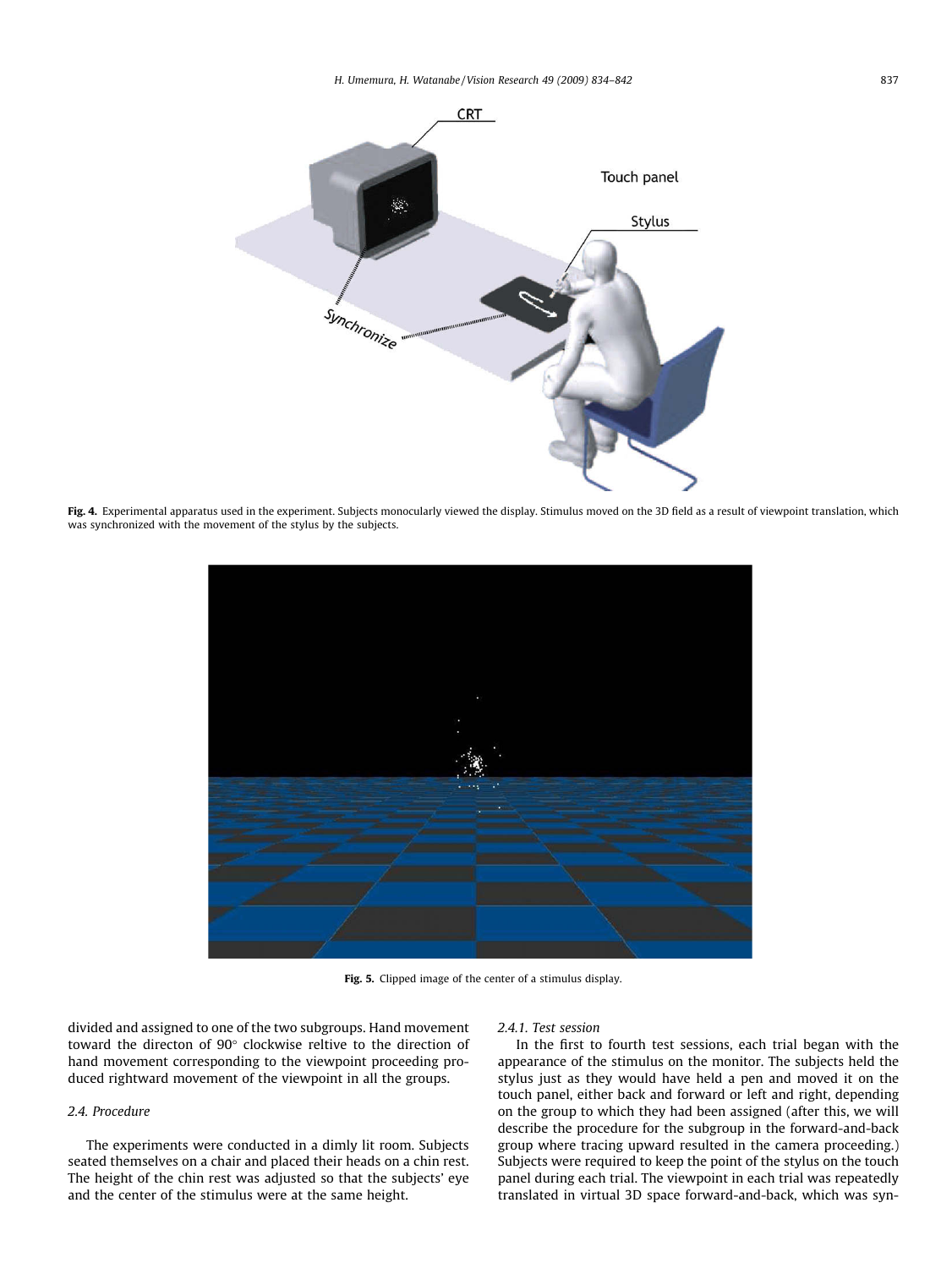chronized with forward-and-back hand movements, and rotated once during approaches. The subjects started moving the stylus upward from the center of the touch panel and the viewpoint in 3D space was translated forward in depth. In this viewpoint translation, subjects were required to change the direction of movement to the sound of a beep when the dotted plane reached  $d = 90$  cm and when it reached  $d = 190$  cm. The dotted plane was randomly rotated either in a second, third, fourth or fifth approach in each trial. The stimulus soon disappeared after being rotated  $18^\circ$  in depth. The total duration the stimulus was displayed depended on the timing of rotation and subjects' speed in making hand movements. We required subjects to move the stylus for each forward-and-back cycle within approximately 1 s. Therefore, each display continued for nearly 2–5 s, during which the rotation lasted about 0.3 s.

After the stimuli disappeared, a straight line became visible on the display. Using this line, the subjects reported the orientation of their perceived axis of rotation projected on the frontal plane. They rotated the straight line on a frontal plane every  $1^{\circ}$  or  $-1^{\circ}$  by pressing buttons. Because the perceived orientation of the axis of rotation and perception of translation in depth co-varied, we were able to know whether the subjects perceived translation in depth indirectly from these responses (perceptual coupling, [Hochberg &](#page-8-0) [Peterson \(1987\)\)](#page-8-0). The dotted plane in this experiment had other ambiguities of  $180^\circ$  with regard to tilt, because they did not contain perspective information on rotation. However, we were only interested in a  $90^{\circ}$  difference with regard to the interpretation of the axis of rotation, and therefore required the subjects to identify the orientation of the axis instead of the tilt of the plane. The subjects in the preliminary experiment occasionally observed changes in the direction of the axis during a single trial. In such cases, they were required to identify the axis that they had observed for longer durations.

Two questions arose where we could observe an increase in the frequency with which translation was perceived in depth: (1) was hand movement really necessary to perceive translation in depth? (2) was the direction of hand movement essential for perceiving translation in depth? To answer these questions, two other types of test sessions were conducted after the fourth test session. An auto-test session was prepared to address the question about the contribution of hand movements. The stimulus in this session automatically moved along the trajectories that had been recorded in the fourth test session. A reversed-test session was prepared to observe whether the direction of hand movements was essential to perceive translation in depth. As the orientation of the touch panel in this session was reversed, the correspondence between the direction of hand movements and viewpoint translation was also reversed.

Half the trials in each of the test sessions were conducted as part of the ground-on condition, while the rest were conducted as part of the ground-off condition. We also introduced dummy trials, in which the dotted plane was rotated in depth toward gaze normal during translation. Because the direction of rotation in depth was coupled with translation in depth in our stimuli (e.g., when translation in depth was perceived, the direction of rotation in depth was away from gaze normal), we introduced these trials so subjects could not use the direction of rotation in depth as a cue.

As a result, 72 trials (six axis orientations  $\times$  two ground conditions  $\times$  five repeats + 12 dummy trials) were conducted in each of the test sessions. The order of presentation in each session was randomized for each subject. Before the experimental sessions, the subjects were instructed to keep their eyes on the dotted plane during each trial, to keep the speed of movement as constant as possible, and to try not to move the stimulus in the x-direction (our stimuli could move in the x-direction). Prior to the first test session, subjects were given 10–20 practice trials to understand the procedure and to get accustomed to controlling the speed of their hand movements.

#### 2.4.2. Training sessions

The task in the training sessions was to translate the viewpoint in a virtual 3D space to a goal position represented by a dotted plane, the same as that in the test sessions. Settings such as the dotted plane, textured ground, and the correspondence between the movement of the stylus and viewpoint translation were identical to those in the test sessions. A subject's viewpoint in each trial was started from the center of the field. Subjects were required to place the goal on a red square lying on the field at  $d = 110$  cm. This square was fixed on the display. The initial position of the dotted plane was randomly determined in the virtual 3D field, which had a size of 500  $\times$  500 cm in xz space. The dotted plane was occasionally initially positioned outside the viewing volume. When this occurred, subjects were informed in advance that the dotted plane would be visible when they moved their viewpoint backward. The textured field was drawn in half the trials, and but not in the rest. Their order was random. Because absolute information on distance was not included in our experiment, the subjects were required to use size information to adjust the position of the dotted plane. We expected that subjects in this training session could learn the association between stylus movement and viewpoint translation without observing the rotation of the dotted plane. The virtual 3D field used in this training session was so large, relative to the size of the touch panel, that subjects occasionally needed to release the point of the stylus from the touch panel to accomplish the task (this was similar to when one uses a computer mouse with a large display). Subjects, however, were instructed to conduct the task with least number of releases of the point of the stylus from the touch panel as possible. They were also instructed to finish each trial as quickly as possible. The training session ended when subjects completed 100 trials or when their training time exceeded 30 min. On average, the subjects were able to complete the training in about 20– 25 min.

Intervals of around 5 min were inserted between each session, while intervals of more than 20 min were inserted after the first training session as well as the second and third test sessions ([Fig. 3\)](#page-2-0). All the sessions including intervals took 5–7 h, and were completed within a work day.

#### 2.5. Participants

The forward-and-back group had six subjects (five men and one woman aged between 24 and 38) with normal or corrected-to-normal vision, and the left-and-right group had eight subjects (six men and two women aged between 20 and 36) with normal or corrected-to-normal vision. The participants in the forward-and-back and the left-and-right group were different. With the exception of one participant in the forward-and-back group, none of the participants was aware of the experimental hypothesis.

All the experimental procedures were approved by the Ethics Committee for Human and Animal Research of the National Institute of Advanced Science and Technology. Informed consent was obtained from participants before the experiment.

# 3. Results

Prior to analysis, we excluded the results of two subjects in the left-and-right group who could not complete half the trials even in the fourth training session within 30 min, although other subjects could complete all the trials within 30 min. These subjects had no systematic responses in the test sessions. We asked subjects to inspect what they saw during the rotation of the dotted plane. Sev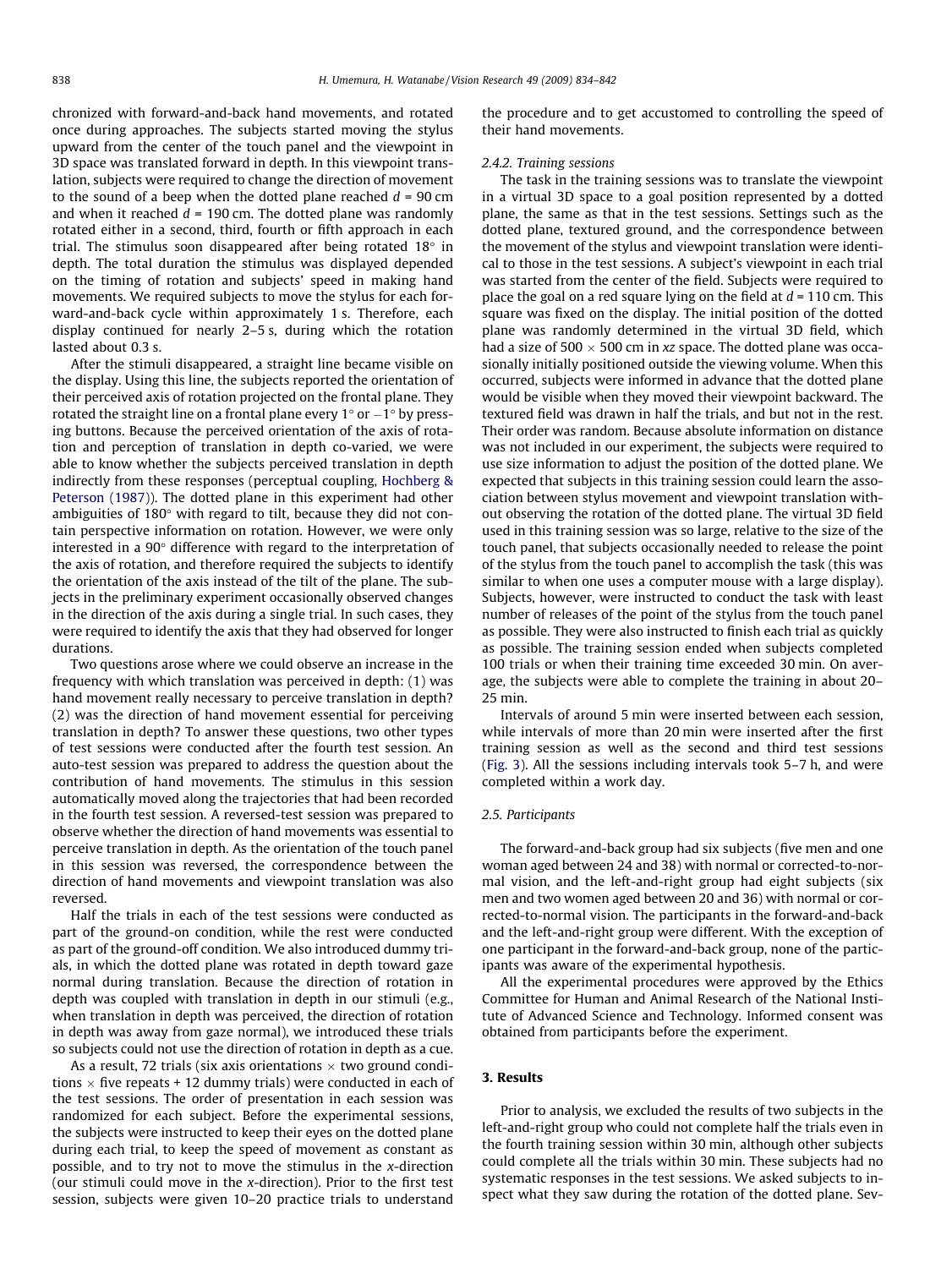<span id="page-5-0"></span>eral subjects reported that there were several trials in which the direction of the axis changed during rotation, or in which the surface patch seemed twisted. Most of these observations were only obtained in the early sessions. It is worth noting the subjects claimed that they could not distinguish the difference between the two types of rotation: rotation with translation in depth and rotation with no translation in depth.

In analyzing the experiment, the axis responses were represented relative to the given tilt of the dotted plane. We set the axis response to zero when the subjects perceived rotation with translation in depth and correctly reported the perceived axis. For example, when subjects adjusted the probe line vertically for the optic flow in [Fig. 1,](#page-1-0) its axis response was zero. The axis responses ranged from -90 to 90. Since there was no clockwise/counterclockwise asymmetry, we only considered the absolute values of the responses, which ranged from 0 to 90. We divided the responses into four categories: less than  $22^{\circ}$ , more than  $23^{\circ}$  and less than 45 $^{\circ}$ , more than 46 $^{\circ}$  and less than 67 $^{\circ}$ , and more than 68 $^{\circ}$ .

Fig. 6 shows the histograms for the mean probability of subjects' responses in each of the test trials for the forward-and-back group. There seemed to be no salient differences between the two direction subgroups in either of the movement direction groups. Although we could not quantify the difference in the present analysis due to the small number of subjects, two subgroups in each of the forward-and-back group and the left-and-right group were combined. We excluded responses in which the last horizontal position of the dotted plane was largely displaced from the center of the display and in which the last forward-and-back movement took more than 3 s.

We calculated an index, m, for each condition of each observer (Fig. 7) for the ANOVA analyses. The  $m$  was calculated with equation  $m = p_1 + 0.5 \times p_2 - 0.5 \times p_3 - p_4$ , where  $p_i$  is the probability of reporting the direction of an axis included in the ith category  $(p_1; 0-22^{\circ}, p_2; 23-45^{\circ}, p_3; 46-67^{\circ}, p_4; 68-90^{\circ})$ . If information from the subjects' hand movements was used to decompose given optic flows into expansion and scale components, m approached one. However, if subjects perceived rotation with no translation in depth,  $m$  approached  $-1$ .

Before discussing the main results, we should confirm that subjects were able to decompose the optic flows into expansion and scale components when the ground plane gave the impression of translation in depth. The mean  $m$  in the ground-on condition was about 0.7 in the first test session in both the forward-and-back and left-and-right groups. This relatively large m in the groundon condition suggests that subjects would be able to decompose



Fig. 7. Mean  $m$  in the forward-and-back (upper) and the left-and-right group (lower). Error bars represent between-subject standard errors. In the present task, chance was  $m = 0$  and is indicated by the dotted lines. Theoretically, m could reach  $-1$ . The open squares indicates mean m derived from the first half of each session.



Fig. 6. Mean distributions of responses in test sessions in the forward-and-back group. Upper row represents data from ground-off trials, and lower rows are for ground-on trials.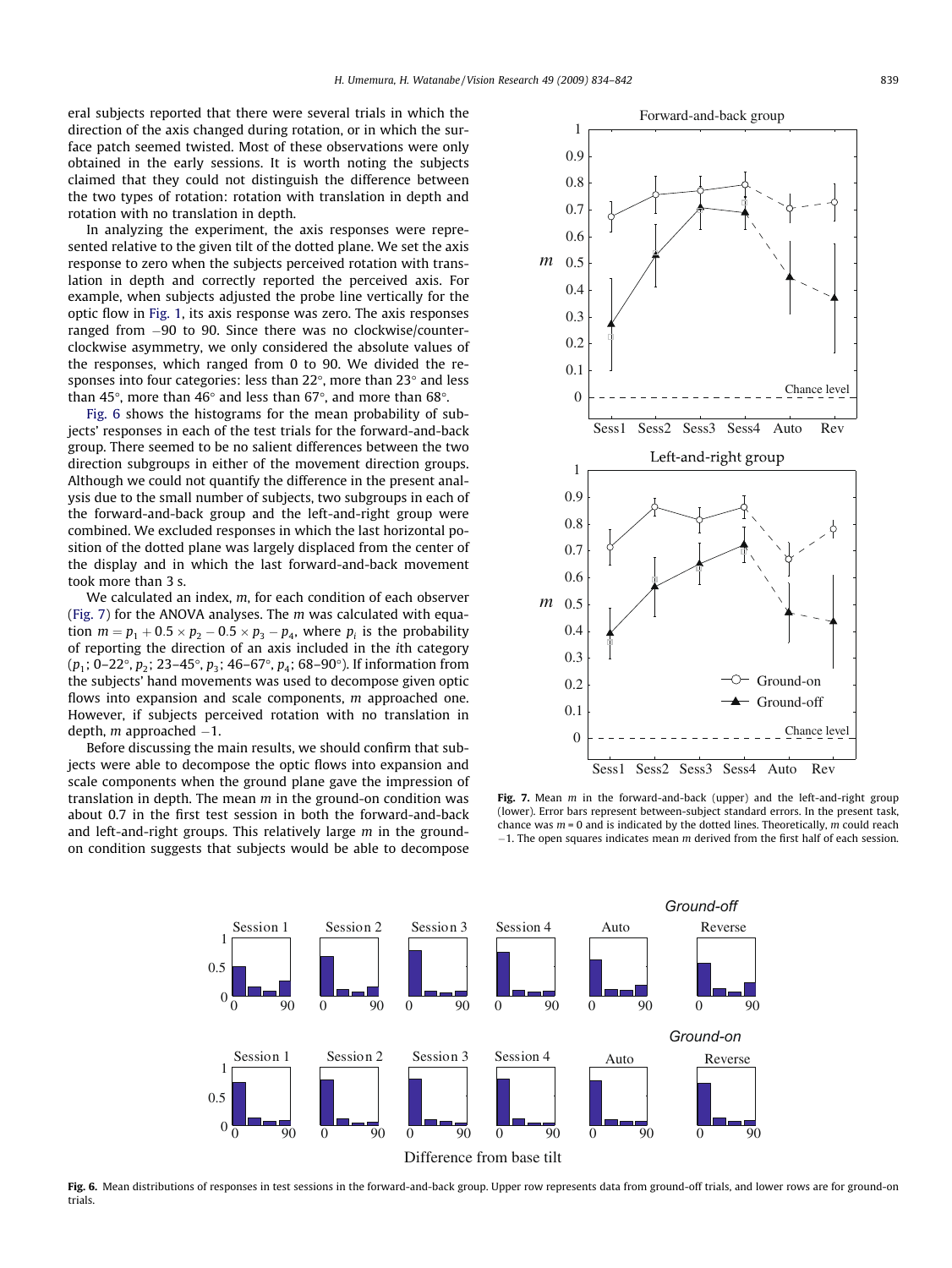the optic flow into expansion and scale components by using the accompanying visual information. [Warren and Rushton \(2008\)](#page-8-0) recently proposed that the visual system uses the relative retinal motion of scene objects to detect movement of an object of interest during self movement. They demonstrated that the global components of motion that the visual system attributes to self movement are subtracted from retinal motion. The presence of the ground plane in our experiment seemed to have this effect on the perception of the rotational plane. That is, we considered that we were able to obtain the same sort of effect as that obtained by head movement as reported by [Wexler and Lamouret et al. \(2001\)](#page-8-0) in our experimental setting, and could hence discuss the results for ground-off trials in comparison with those for ground-on trials.

To analyze the differences between the four test sessions, we carried out a repeated measures ANOVA with two within-subjects factors: presence of the ground (ground-on vs. ground-off) and session number (first, second, third, and fourth), and a betweensubjects factor: movement direction (forward-and-back vs. left-and-right) on m. The analysis revealed significant major effects of the session number, presence of the ground, and the interaction between the two  $(F(1, 10) = 15.496, p = 0.0001, F(3, 30) =$ 15.668,  $p = 0.0027$ ,  $F(3, 30) = 7.766$ ,  $p = 0.0006$ , respectively). In both the ground-off and ground-on conditions, m were significantly changed in the four sessions  $(F(3, 60) = 22.691, p$  $(0.0001, F(3, 60) = 2.808, p = 0.0471,$  respectively).

If using information from hand movements became to bias the perception of movement of the dotted plane, we expected that the  $m$  in the ground-off condition approached  $m$  in the ground-on condition as the session progressed. As expected, a test of the simple major effects of the interaction between the presence of the ground and the session number demonstrated that the effect of the presence of the ground was significant in the first and second sessions  $(F(1, 40) = 30.267, p < 0.0001, F(1, 40) = 15.916, p = 0.0003,$ respectively); however, this difference did not attain a significance level in the third and fourth sessions  $(F(1, 40) = 2.990, p =$ 0.0915,  $F(1, 40) = 3.495$ ,  $p = 0.0689$ , respectively). This indicates that the association between hand movements and viewpoint translation were gradually learned, and the information from their hand movements biased perceived movements of the dotted plane as the sessions progressed.

Interestingly, the forward-and-back group and left-and-right group had nearly the same change in m. We could not find significant differences between the two direction of movement groups  $(F(1, 10) = 0.259, p > 0.5)$ . The interaction concerning the directions of movement was not significant either between the presence of the ground  $(F(1, 10) = 0.088, p > 0.5)$ , between the sessions  $(F(3, 30) = 0.445, p > 0.5)$ , or between the three factors  $(F(3, 30) = 0.864, p = 0.4706)$ . We anticipated that the mean m of the forward-and-back group would be larger than that of the left-and-right group, because the relationship between action and perception in the forward-and-back group was more intuitive and it seemed easier for them to use cognitive information to interpret the movement of the stimulus; the data indicate that this was not true.

By comparing m in the fourth session and the auto-test session, we could assess whether hand movements contributed to the change in  $m$  in the ground-off condition in the test sessions. The difference in m between the fourth test session and the auto-test session was analyzed with a repeated measures ANOVA with the within-subjects factors of the test type (fourth or auto), presence of the ground, and a between-subjects factor of the direction of movement. The *m* in the auto-test session was significantly decreased from that in the fourth test session  $(F(1, 10) = 26.597, p = 0.0004)$ . The effect from the presence of the ground was also significant  $(F(1, 10) = 7.627, p = 0.0201)$ ; however, the interactions between the presence of the ground

and the test type were not significant  $(F(1, 10) = 1.178, p = 0.3032)$ . There were no significant effects from the direction of movement  $(F(1, 10) = 0.068, p > 0.5)$  and the interactions between the direction of movement and the presence of the ground  $(F(1, 10) = 0.008, p > 0.5)$ , between the direction of movement and the test type  $(F(1, 10) = 0.603, p = 0.455)$ , or between these three factors  $(F(1, 10) = 0.238, p > 0.5)$ . From these results, we could discard the possibility that only visual information contributed to the increase in  $m$ . The  $m$  in the ground-on session also decreased in the auto-test session, which we did not expect. Although the effect seemed small, this implies that the information from hand movements contributed to the perception of the axis of rotation even when the ground plane was present.

If the bias for perceiving translation in depth was specifically coupled with the direction of hand movements in the test and training sessions, we expected that the m would decrease when the orientation of the touch panel was reversed. To find out, we conducted a repeated measures ANOVA with one between-subjects (direction of movement) and two within-subjects factors (test type and presence of the ground) for  $m$  in the fourth test session and  $m$  in the reversed-test session. The analysis revealed that  $m$ was significantly decreased in the reversed-test session  $(F(1, 10) = 7.622, p = 0.0201)$ . The analysis also revealed a significant effect from the presence of the ground, and significant interaction between the presence of the ground and the test type  $(F(1, 10) = 10.364, p = 0.0092,$   $F(1, 10) = 5.230, p = 0.0452,$ respectively). The test of simple major effects on the interaction between the presence of the ground and the test type indicated that the reversal of the orientation of the touch panel only had an effect in the ground-off condition  $(F(1, 20) = 12.810,$  $p = 0.0019$ ). These results indicate that the direction of hand movements was associated with the direction of viewpoint translation.

#### 4. Discussion

Our results indicated that the visual system was biased to perceive stimulus translations in depth, which were synchronized with hand movements. This suggests that an association between hand movements and viewpoint translation was established during the experiment and the visual system used this association to decompose optic flows. We think this association between hand movements and translation in the virtual 3D space was mostly learned through the motion of the ground plane in the training session. Because presence of the ground plane would strongly suggests the relationship between hand movements and translation in the virtual 3D space. Moreover, fixation of the dotted plane on the ground could imply that the dotted plane was stationary in the allocentric reference frame in this experimental setting. We think that the change in bias in stimulus perception occurred at a perceptual level rather than at a level of higher cognition, because there were no significant differences between the forwardand-back or left-and-right groups.

Although, we think this association between hand movements and translation in the virtual 3D space was mostly learned through the motion of the ground plane in the training session, our procedure did not exclude the effect the interleaved ground-on condition in the test sessions had on learning the association. In extreme cases, there might be a situation that only this groundon condition in the test session effectively formed an action–perception association. To find when an association was established, we calculated  $m$  with the first half of the trials in each of the sessions. These calculations are indicated in [Fig. 7](#page-5-0) by the open squares. These  $m$  were nearly the same with the  $m$  in all the trials, and this indicates that action–perception coupling was largely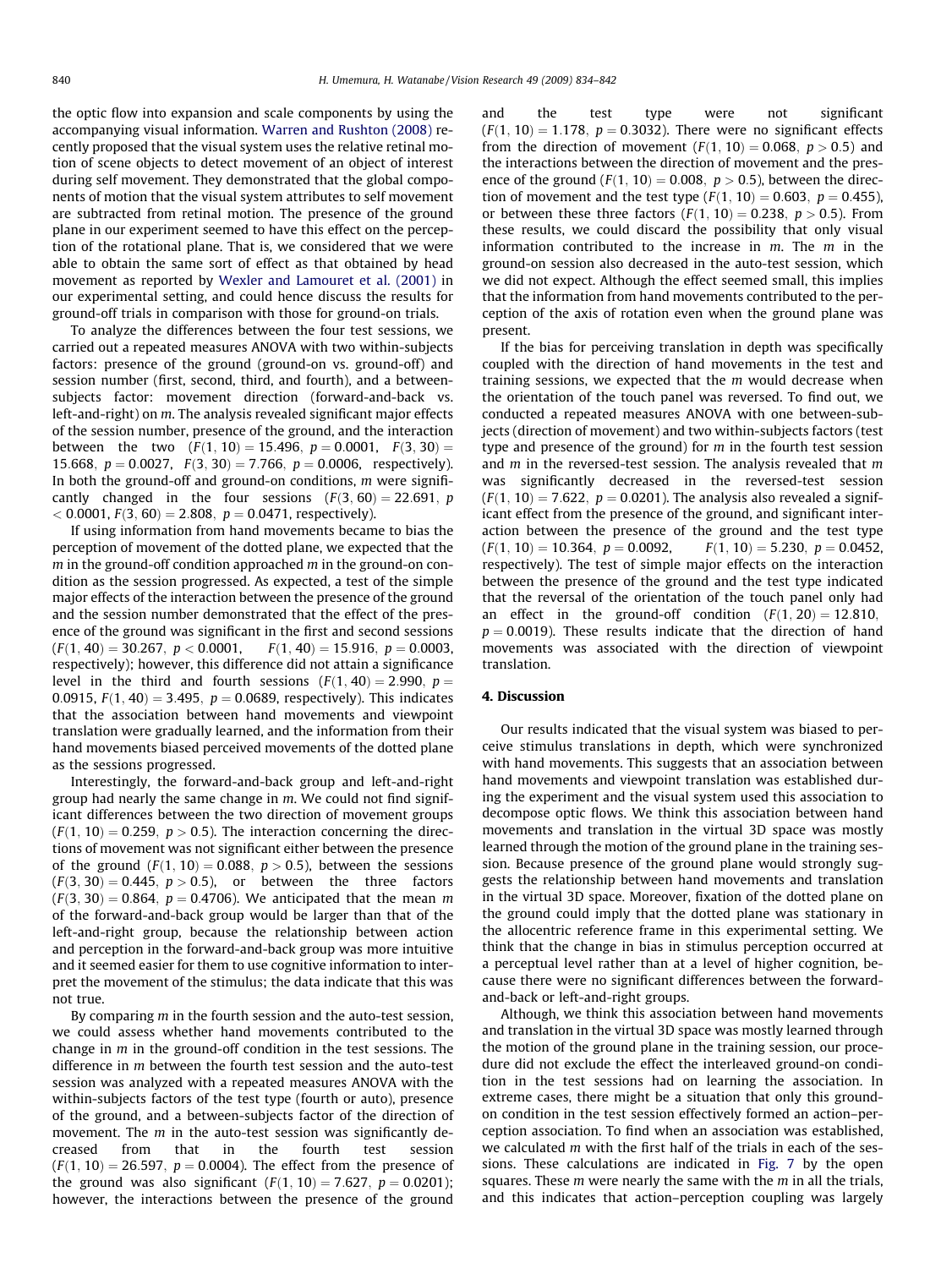established in the test sessions. However, these constant m in each of the sessions suggest that the interleaved ground-on trials contributed to maintaining the effect from learned associations between hand movements and viewpoint translation. As the novel action–perception relationship formed in the present experiment was only effective in our experimental settings, the effect might decrease as the trials in each session progressed if the ground-on trials did not interleave.

In [Fig. 7](#page-5-0), m was positive even in the first test session and this suggests that there is a certain bias for perceiving depth translation in the first test session. In this regard, we think that the repeating translation of the dotted plane before it was rotated might have increased  $m$  through the test session. This preview would promote interpretations of the translated plane in depth in which translation was smooth and continual. However, as revealed by the auto and reversed-test sessions, this preview effect could be separated from the increase in m over the sessions. Another reason for this positive m might be that the interleaved ground-on trials in the test sessions temporally promoted to perceive depth translation in several subsequent trials. However, constant  $m$  in the test-sessions indicates that this effect can also be separated from increase in m over the sessions. We should admit that our procedure produced confounding in these points, especially on the effect of the ground. These confounding should be avoided in further researches on the details of this learned association, such as lifetime of the association.

Fig. 8 is a detailed schematic of the process for our results. It is largely based on [Kawato, Hayakawa, and Inui \(1993\),](#page-8-0) in which the feedforward connection from the lower visual cortical area to the



Fig. 8. Schematic of contribution of extra-retinal information on estimating the direction of the axis of rotation in the present experiment.

higher visual cortical area provides an approximated inverse model of the imaging process, while the backprojection connection from the higher area to the lower area provides a forward model of the optics. Priors such as rigidity assumptions and object stationarity assumptions have been utilized in the approximated inverse model. As the experiment progressed, particularly in the training sessions, the association between hand movements and viewpoint translation, which can be used to predict optic flows, become more precise and reliable (#1in Fig. 8). This change in association would progress through the use of feedback information derived by comparing a generative image with a given one. Establishing this association between hand movements and viewpoint translation enabled the visual system to decompose optic flows more accurately into the components provided by translation in depth and those by rotation in depth (#2 in Fig. 8).

It has been suggested that visual information is more reliable than haptic or motor information in most spatial tasks (visual capture, [Rock & Victor \(1964\)](#page-8-0)). However, our results, as well as those from previous studies such as [Wexler and Lamouret et al. \(2001\),](#page-8-0) have revealed that motor information has biased visual perception. This would be because visual information failed to provide a unique solution against given optic flows in these experiments, and in such cases, we can observe perception biased by non-visual information. [Landy, Maloney, Johnston, and Young \(1995\)](#page-8-0) proposed that different depth cues provide qualitatively different information, and these qualitative differences must be taken into account by combination rules. Our results can be considered as an example of"promotion" between visual information and extraretinal information, in which depth information acquired from hand movements complements ambiguous visual depth information.

[Haijiang, Saunders, Stone, and Backus \(2006\)](#page-8-0) recently demonstrated that the visual system can be conditioned to use new visual cues, which are essentially irrelevant to the appearance of a stimulus before experiments, during the perception of a bistable stimulus. The subjects in their experiment could associate the appearance of a stimulus with its position or its translation. One can interpret these results as an instance of cue recruitment, in which hand movement was learned as a cue that affected the perceptual interpretation of the stimulus. Additional work might be needed before making a connection with cue recruitment, especially if subjects participate in experiments with a bias to expect translation in depth during hand motion.

#### 5. Summary

The present study demonstrated that the human visual system can use novel action–perception relationships mediated by a touch panel to resolve the ambiguity in 2D optic flows. This internal use of information from hand movements was similar to the use of information from head movements observed in earlier studies. The findings from our experiment would help in better understanding how perception and action interact to enable accurate and rapid perception. However, we need more studies on lifetimes of the effects of learning and adaptability of the effect to different settings. Furthermore, we need to know about other types of actions through interface devices that may have an effect on 3D perceptual processes.

#### Acknowledgments

This work was supported by a Grant-in-Aid for Scientific Research (C) from the Japan Society for the Promotion of Science (19500231). We wish to thank M. Wexler for his helpful comments.